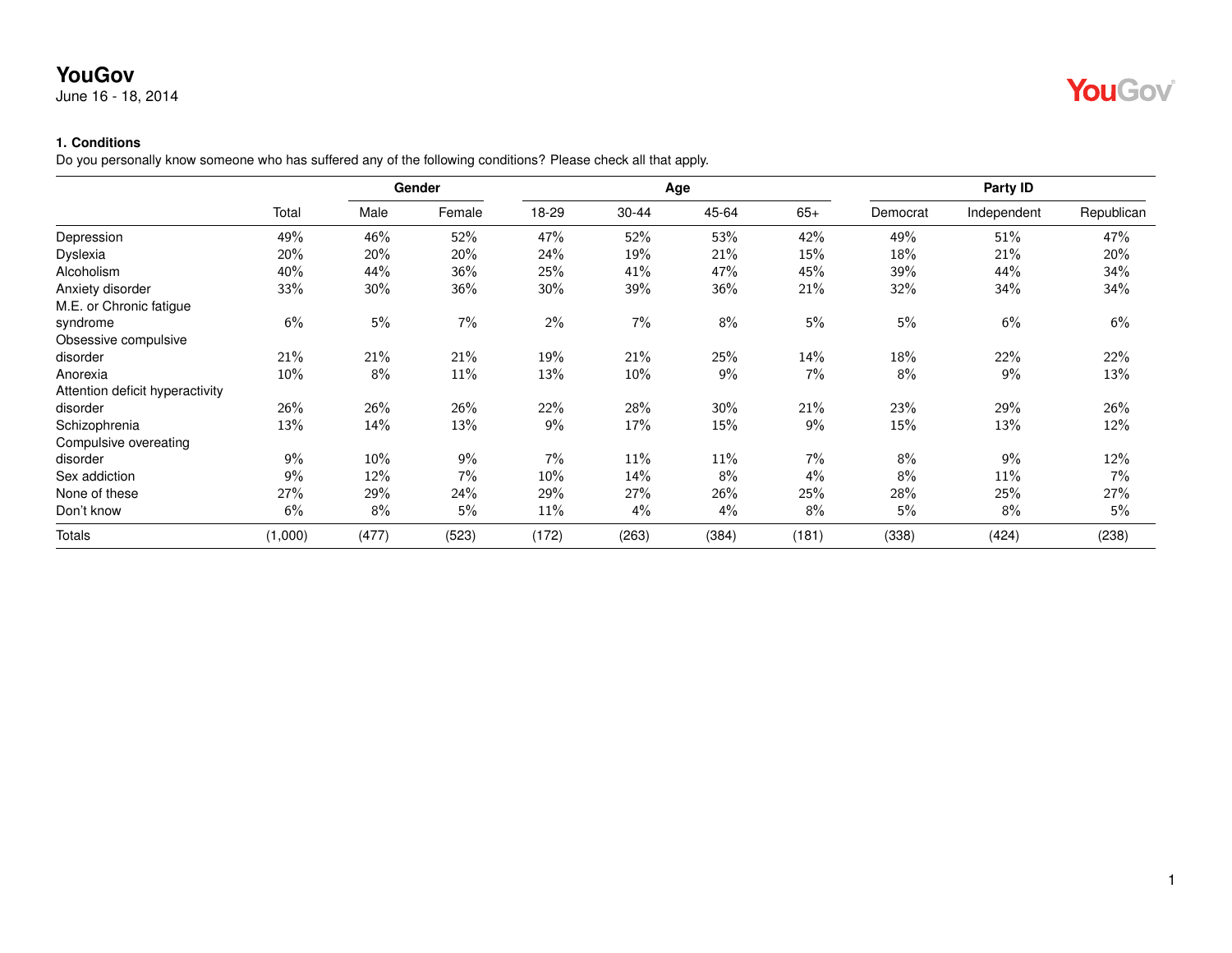June 16 - 18, 2014

|--|--|

|                                 |         |       | Race         |          |          |       | <b>Family Income</b> |        |           | Region  |       |       |
|---------------------------------|---------|-------|--------------|----------|----------|-------|----------------------|--------|-----------|---------|-------|-------|
|                                 | Total   | White | <b>Black</b> | Hispanic | Under 40 | 40-80 | 80-100               | $100+$ | Northeast | Midwest | South | West  |
| Depression                      | 49%     | 53%   | 31%          | 46%      | 48%      | 52%   | 48%                  | 56%    | 46%       | 52%     | 47%   | 54%   |
| <b>Dyslexia</b>                 | 20%     | 23%   | 5%           | 15%      | 15%      | 23%   | 26%                  | 27%    | 15%       | 23%     | 19%   | 23%   |
| Alcoholism                      | 40%     | 44%   | 20%          | 35%      | 34%      | 49%   | 38%                  | 50%    | 43%       | 42%     | 35%   | 45%   |
| Anxiety disorder                | 33%     | 36%   | 16%          | 35%      | 30%      | 39%   | 45%                  | 37%    | 26%       | 35%     | 31%   | 42%   |
| M.E. or Chronic fatigue         |         |       |              |          |          |       |                      |        |           |         |       |       |
| syndrome                        | 6%      | 7%    | $0\%$        | 3%       | 4%       | 7%    | 6%                   | 11%    | $2\%$     | 8%      | 5%    | 8%    |
| Obsessive compulsive            |         |       |              |          |          |       |                      |        |           |         |       |       |
| disorder                        | 21%     | 24%   | 11%          | 13%      | 15%      | 23%   | 29%                  | 29%    | 14%       | 21%     | 22%   | 25%   |
| Anorexia                        | 10%     | 12%   | 2%           | 4%       | 6%       | 13%   | 10%                  | 16%    | 12%       | 12%     | 6%    | 12%   |
| Attention deficit hyperactivity |         |       |              |          |          |       |                      |        |           |         |       |       |
| disorder                        | 26%     | 31%   | 9%           | 14%      | 19%      | 31%   | 37%                  | 35%    | 19%       | 25%     | 28%   | 30%   |
| Schizophrenia                   | 13%     | 14%   | 12%          | 11%      | 14%      | 15%   | 11%                  | 20%    | 11%       | 13%     | 12%   | 17%   |
| Compulsive overeating           |         |       |              |          |          |       |                      |        |           |         |       |       |
| disorder                        | 9%      | 10%   | 6%           | 9%       | 10%      | 6%    | 21%                  | 14%    | 5%        | 11%     | 11%   | 10%   |
| Sex addiction                   | 9%      | 10%   | 6%           | 5%       | 9%       | 11%   | 12%                  | 7%     | 9%        | 9%      | 7%    | 13%   |
| None of these                   | 27%     | 25%   | 41%          | 26%      | 29%      | 23%   | 33%                  | 24%    | 27%       | 23%     | 30%   | 24%   |
| Don't know                      | 6%      | 5%    | 11%          | 12%      | 6%       | 3%    | 5%                   | 7%     | 9%        | 5%      | 6%    | 6%    |
| Totals                          | (1,000) | (758) | (122)        | (120)    | (371)    | (283) | (55)                 | (140)  | (172)     | (236)   | (374) | (218) |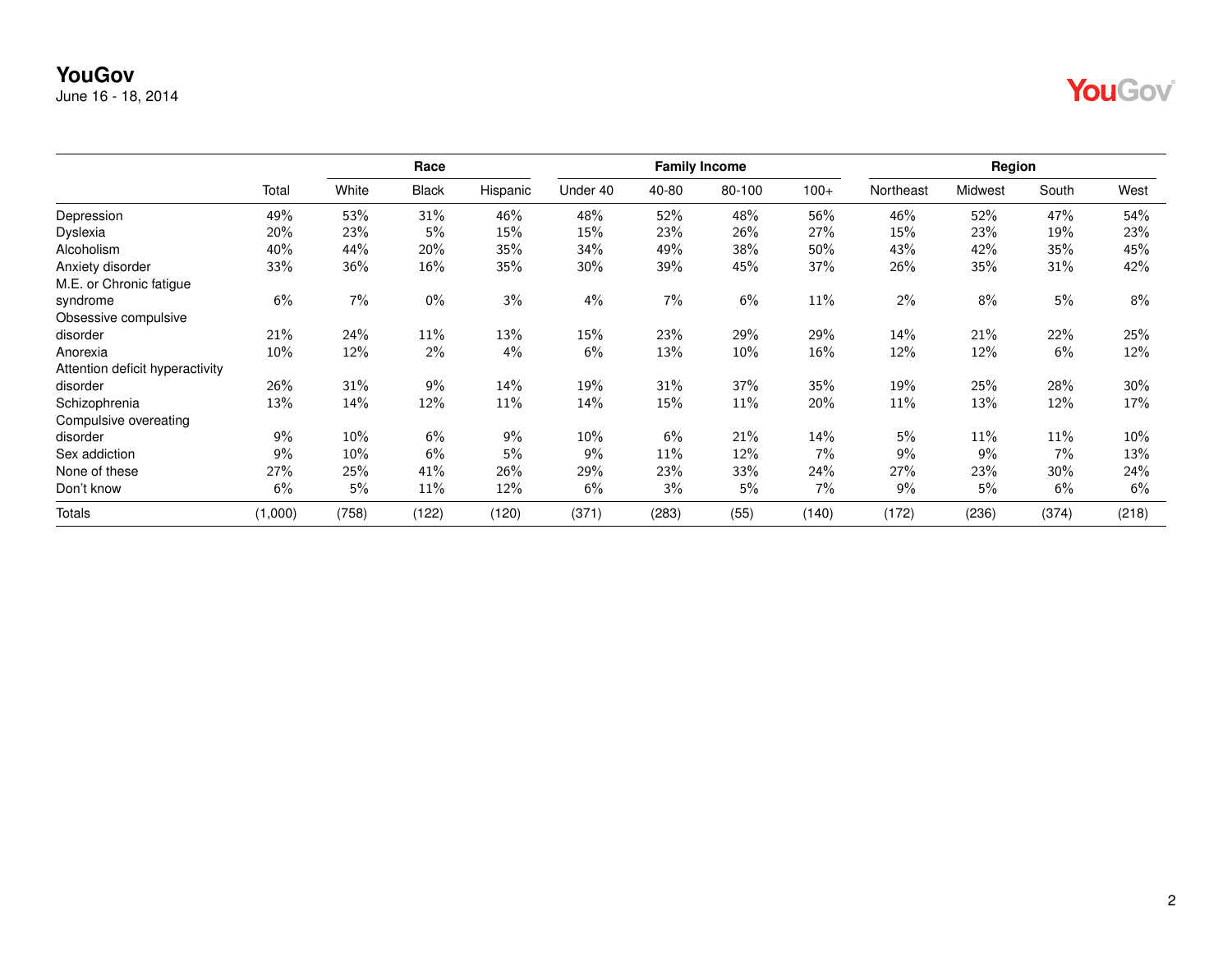June 16 - 18, 2014

#### **2. Is or is not a condition – Depression**

|                         |       |        | Gender |       |           | Age   |       |          | Party ID    |            |
|-------------------------|-------|--------|--------|-------|-----------|-------|-------|----------|-------------|------------|
|                         | Total | Male   | Female | 18-29 | $30 - 44$ | 45-64 | $65+$ | Democrat | Independent | Republican |
| Medical condition       | 76%   | 69%    | 82%    | 66%   | 72%       | 81%   | 84%   | 82%      | 71%         | 77%        |
| Not a medical condition | 15%   | 21%    | 9%     | 18%   | 19%       | 12%   | 10%   | 9%       | 19%         | 13%        |
| Not sure                | 9%    | $10\%$ | 9%     | 16%   | 9%        | 7%    | 6%    | 9%       | 10%         | 10%        |
| Totals                  | 100%  | 100%   | 100%   | 100%  | 100%      | 100%  | 100%  | 100%     | 100%        | 100%       |
| (Unweighted N)          | (989) | (470)  | (519)  | 171)  | (259)     | (380) | (179) | (334)    | (419)       | (236)      |

|                          |               |               | Race          |                  |               |               | <b>Family Income</b> |               |               | Region        |               |               |
|--------------------------|---------------|---------------|---------------|------------------|---------------|---------------|----------------------|---------------|---------------|---------------|---------------|---------------|
|                          | Total         | White         | <b>Black</b>  | Hispanic         | Under 40      | 40-80         | 80-100               | $100+$        | Northeast     | Midwest       | South         | West          |
| Medical condition        | 76%           | 77%           | 69%           | 74%              | 77%           | 78%           | 78%                  | 85%           | 73%           | 81%           | 72%           | 81%           |
| Not a medical condition  | 15%           | 15%           | 13%           | 14%              | 14%           | 14%           | 15%                  | 9%            | 19%           | 11%           | 15%           | 14%           |
| Not sure                 | 9%            | 8%            | 18%           | 13%              | 10%           | 8%            | $7\%$                | 6%            | 7%            | 8%            | 13%           | 6%            |
| Totals<br>(Unweighted N) | 100%<br>(989) | 100%<br>(751) | 100%<br>(120) | $100\%$<br>(118) | 100%<br>(368) | 100%<br>(282) | 100%<br>(54)         | 100%<br>(137) | 100%<br>(171) | 100%<br>(232) | 100%<br>(373) | 100%<br>(213) |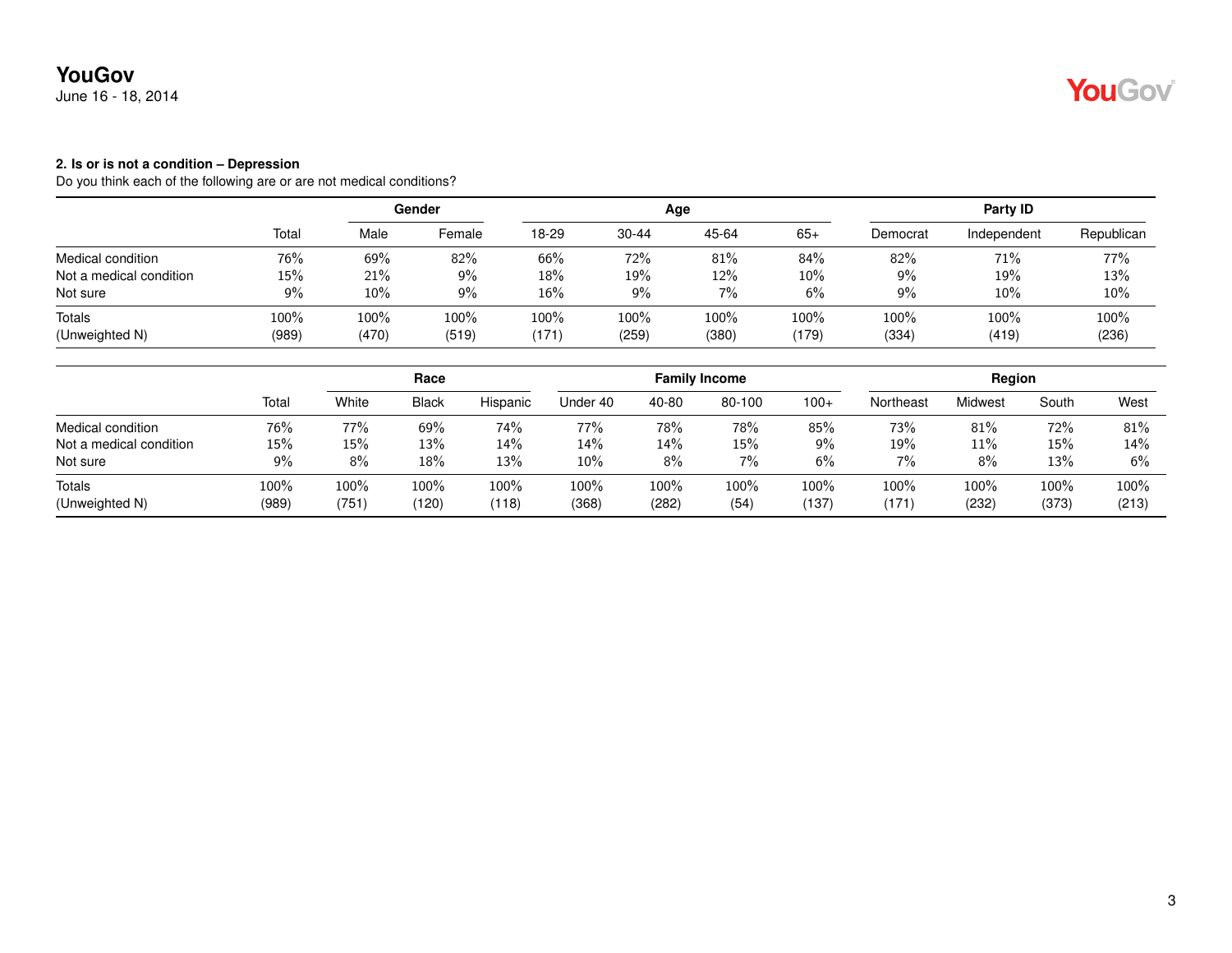June 16 - 18, 2014

#### **3. Is or is not a condition – Dyslexia**

|                         |       |       | Gender |       |           | Age   |         |          | Party ID    |            |
|-------------------------|-------|-------|--------|-------|-----------|-------|---------|----------|-------------|------------|
|                         | Total | Male  | Female | 18-29 | $30 - 44$ | 45-64 | $65+$   | Democrat | Independent | Republican |
| Medical condition       | 67%   | 66%   | 68%    | 65%   | 67%       | 66%   | 71%     | 67%      | 67%         | 67%        |
| Not a medical condition | 19%   | 18%   | 20%    | 15%   | 19%       | 23%   | $16\%$  | 20%      | 18%         | 19%        |
| Not sure                | 14%   | 16%   | 13%    | 20%   | 13%       | 12%   | 13%     | 14%      | 15%         | 14%        |
| Totals                  | 100%  | 100%  | 100%   | 100%  | 100%      | 100%  | $100\%$ | 100%     | 100%        | 100%       |
| (Unweighted N)          | (990) | (471) | (519)  | (170) | (259)     | (382) | (179)   | (333)    | (420)       | (237)      |

|                          |               |               | Race             |               |               |               | <b>Family Income</b> |               |               | Region        |               |               |
|--------------------------|---------------|---------------|------------------|---------------|---------------|---------------|----------------------|---------------|---------------|---------------|---------------|---------------|
|                          | Total         | White         | <b>Black</b>     | Hispanic      | Jnder 40      | 40-80         | 80-100               | $100+$        | Northeast     | Midwest       | South         | West          |
| Medical condition        | 67%           | 69%           | 59%              | 62%           | 67%           | 70%           | 71%                  | 73%           | 68%           | 74%           | 63%           | 67%           |
| Not a medical condition  | 19%           | 20%           | 13%              | 18%           | 18%           | 18%           | 20%                  | 17%           | 22%           | 14%           | 18%           | 23%           |
| Not sure                 | 14%           | 11%           | 27%              | 21%           | 15%           | 11%           | 9%                   | $10\%$        | 9%            | 12%           | 19%           | 11%           |
| Totals<br>(Unweighted N) | 100%<br>(990) | 100%<br>(753) | $100\%$<br>(120) | 100%<br>(117) | 100%<br>(368) | 100%<br>(280) | 100%<br>(54)         | 100%<br>(138) | 100%<br>(169) | 100%<br>(233) | 100%<br>(374) | 100%<br>(214) |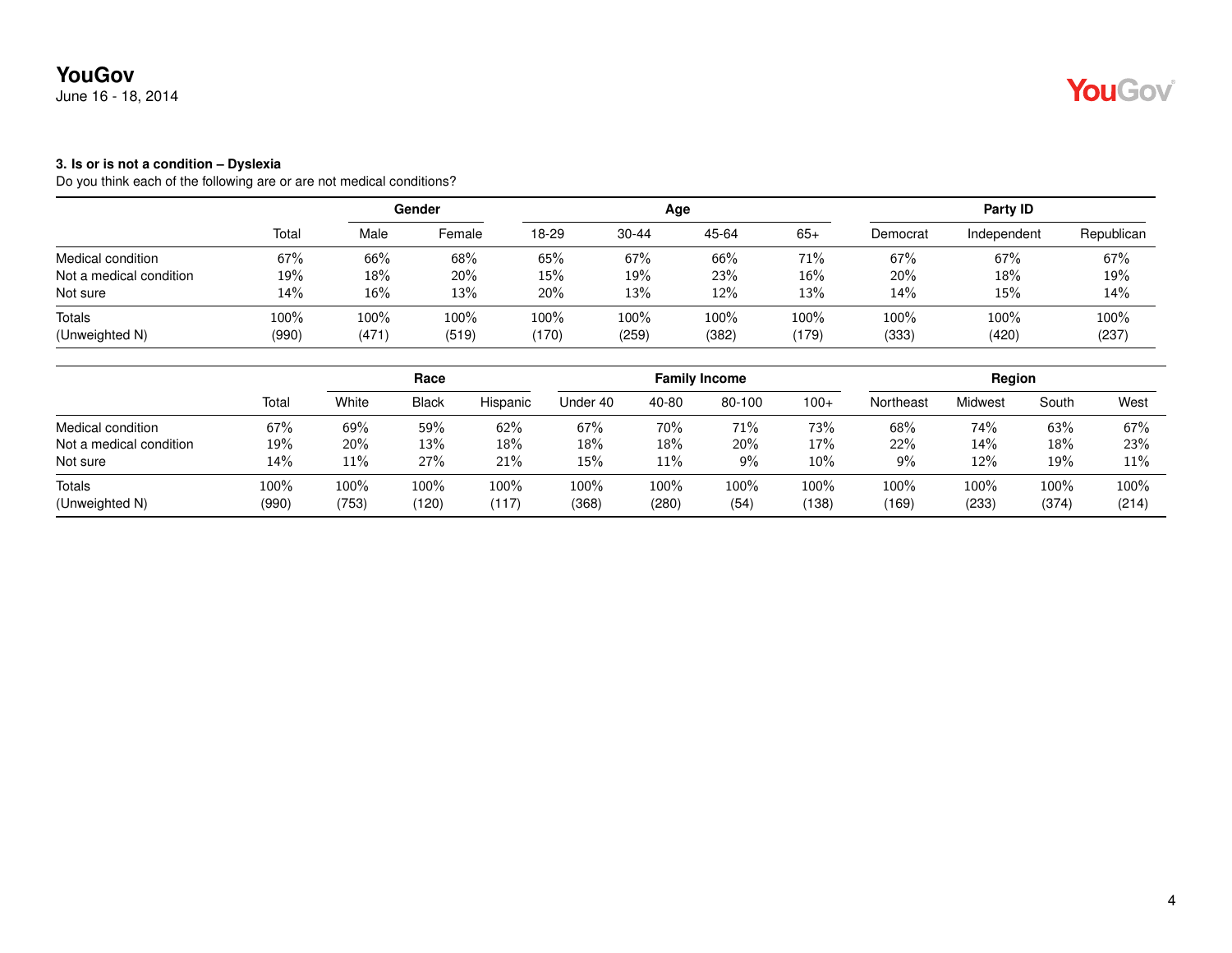June 16 - 18, 2014

### **4. Is or is not a condition – Alcoholism**

|                         |       |       | Gender |       |           | Age   |         |          | Party ID    |            |
|-------------------------|-------|-------|--------|-------|-----------|-------|---------|----------|-------------|------------|
|                         | Total | Male  | Female | 18-29 | $30 - 44$ | 45-64 | $65+$   | Democrat | Independent | Republican |
| Medical condition       | 50%   | 41%   | 58%    | 38%   | 50%       | 51%   | 62%     | 62%      | 47%         | 41%        |
| Not a medical condition | 37%   | 46%   | 28%    | 42%   | 36%       | 39%   | 30%     | 28%      | 38%         | 46%        |
| Not sure                | 13%   | 13%   | 14%    | 21%   | 14%       | 11%   | 9%      | 11%      | 16%         | 12%        |
| Totals                  | 100%  | 100%  | 100%   | 100%  | 100%      | 100%  | $100\%$ | 100%     | 100%        | 100%       |
| (Unweighted N)          | (990) | (472) | (518)  | (170) | (260)     | (382) | (178)   | (334)    | (420)       | (236)      |

|                          |               |               | Race             |               |               |               | <b>Family Income</b> |               |                  | Region        |               |               |
|--------------------------|---------------|---------------|------------------|---------------|---------------|---------------|----------------------|---------------|------------------|---------------|---------------|---------------|
|                          | Total         | White         | <b>Black</b>     | Hispanic      | Jnder 40      | 40-80         | 80-100               | $100+$        | Northeast        | Midwest       | South         | West          |
| Medical condition        | 50%           | 53%           | 47%              | 36%           | 49%           | 50%           | 52%                  | 63%           | 50%              | 47%           | 47%           | 57%           |
| Not a medical condition  | 37%           | 36%           | 33%              | 43%           | 37%           | 37%           | 33%                  | 29%           | 43%              | 38%           | 36%           | 33%           |
| Not sure                 | 13%           | 11%           | 20%              | 21%           | 14%           | 12%           | 15%                  | $7\%$         | 7%               | 15%           | 17%           | 11%           |
| Totals<br>(Unweighted N) | 100%<br>(990) | 100%<br>(753) | $100\%$<br>(120) | 100%<br>(117) | 100%<br>(368) | 100%<br>(282) | 100%<br>(54)         | 100%<br>(136) | $100\%$<br>(170) | 100%<br>(233) | 100%<br>(374) | 100%<br>(213) |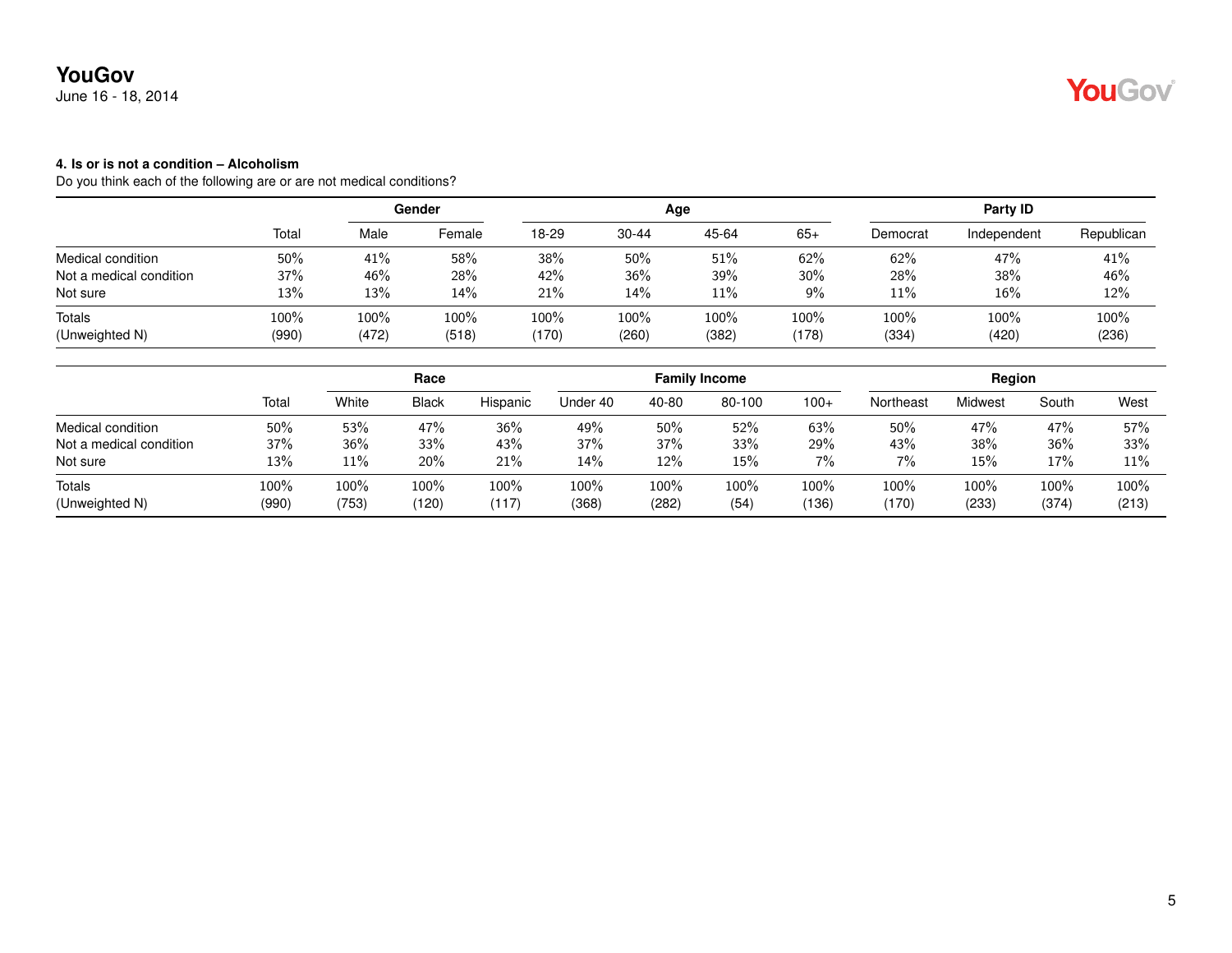June 16 - 18, 2014

#### **5. Is or is not a condition – Anxiety disorder**

|                         |       |        | Gender |       |           | Age   |        |          | Party ID    |            |
|-------------------------|-------|--------|--------|-------|-----------|-------|--------|----------|-------------|------------|
|                         | Total | Male   | Female | 18-29 | $30 - 44$ | 45-64 | $65+$  | Democrat | Independent | Republican |
| Medical condition       | 75%   | 68%    | 81%    | 71%   | 74%       | 75%   | 80%    | 84%      | 69%         | 75%        |
| Not a medical condition | 14%   | $18\%$ | $10\%$ | 15%   | 15%       | 15%   | 10%    | 9%       | 18%         | 13%        |
| Not sure                | 11%   | 14%    | 9%     | 15%   | 11%       | 10%   | $10\%$ | 7%       | 14%         | 12%        |
| Totals                  | 100%  | 100%   | 100%   | 100%  | 100%      | 100%  | 100%   | 100%     | 100%        | 100%       |
| (Unweighted N)          | (989) | (470)  | (519)  | (170) | (259)     | (381) | (179)  | (332)    | (421)       | (236)      |

|                          |               |               | Race          |               |               |               | <b>Family Income</b> |               |               | Region           |               |                  |
|--------------------------|---------------|---------------|---------------|---------------|---------------|---------------|----------------------|---------------|---------------|------------------|---------------|------------------|
|                          | Total         | White         | <b>Black</b>  | Hispanic      | Jnder 40      | 40-80         | 80-100               | $100+$        | Northeast     | Midwest          | South         | West             |
| Medical condition        | 75%           | 76%           | 68%           | 75%           | 79%           | 74%           | 81%                  | 79%           | 81%           | 73%              | 72%           | 77%              |
| Not a medical condition  | $14\%$        | 15%           | 9%            | 15%           | 11%           | 14%           | 16%                  | 12%           | 12%           | 15%              | 14%           | 15%              |
| Not sure                 | 11%           | 10%           | 23%           | 11%           | 10%           | 11%           | 3%                   | 9%            | 7%            | 13%              | 14%           | 8%               |
| Totals<br>(Unweighted N) | 100%<br>(989) | 100%<br>(752) | 100%<br>(119) | 100%<br>(118) | 100%<br>(368) | 100%<br>(282) | 100%<br>(54)         | 100%<br>(136) | 100%<br>(171) | $100\%$<br>(232) | 100%<br>(371) | $100\%$<br>(215) |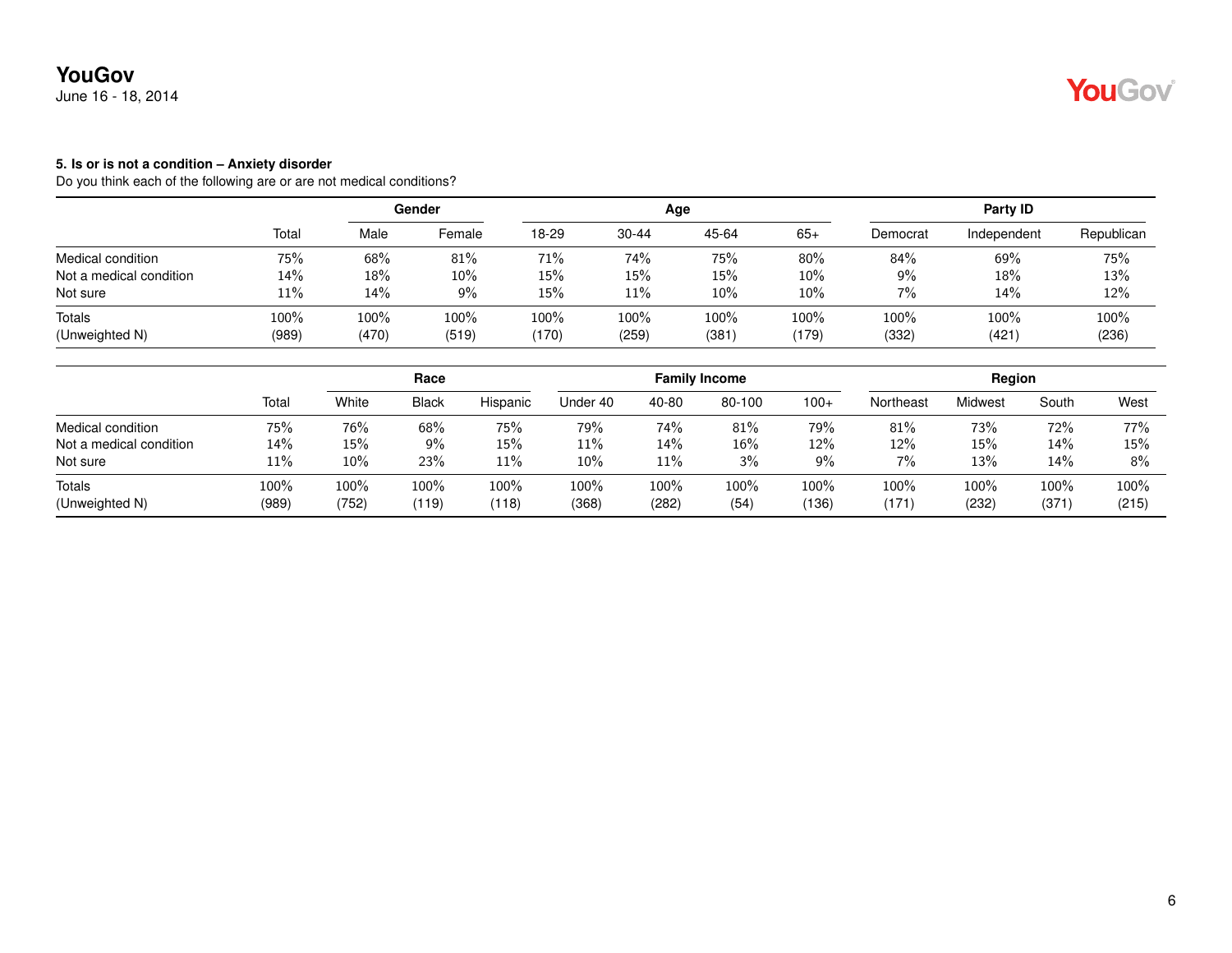June 16 - 18, 2014

#### **6. Is or is not a condition – M.E. or Chronic fatigue syndrome**

|                         |       |       | Gender |       |           | Age   |       |          | Party ID    |            |
|-------------------------|-------|-------|--------|-------|-----------|-------|-------|----------|-------------|------------|
|                         | Total | Male  | Female | 18-29 | $30 - 44$ | 45-64 | $65+$ | Democrat | Independent | Republican |
| Medical condition       | 73%   | 69%   | 76%    | 65%   | 71%       | 78%   | 75%   | 77%      | 71%         | 71%        |
| Not a medical condition | 10%   | 12%   | 8%     | 9%    | 15%       | 8%    | $9\%$ | 11%      | $9\%$       | 11%        |
| Not sure                | 17%   | 19%   | 15%    | 26%   | 15%       | 14%   | 16%   | 12%      | 20%         | 18%        |
| Totals                  | 100%  | 100%  | 100%   | 100%  | 100%      | 100%  | 100%  | 100%     | 100%        | 100%       |
| (Unweighted N)          | (989) | (471) | (518)  | (170) | (260)     | (379) | (180) | (333)    | (419)       | (237)      |

|                          |               |               | Race          |               |               |               | <b>Family Income</b> |               |               | Region        |               |               |
|--------------------------|---------------|---------------|---------------|---------------|---------------|---------------|----------------------|---------------|---------------|---------------|---------------|---------------|
|                          | Total         | White         | <b>Black</b>  | Hispanic      | Under 40      | 40-80         | 80-100               | $100+$        | Northeast     | Midwest       | South         | West          |
| Medical condition        | 73%           | 77%           | 61%           | 60%           | 71%           | 81%           | 79%                  | 79%           | 76%           | 80%           | 68%           | 72%           |
| Not a medical condition  | 10%           | 8%            | 14%           | 16%           | 12%           | 7%            | 15%                  | 7%            | 9%            | 9%            | 13%           | 7%            |
| Not sure                 | 17%           | 15%           | 24%           | 23%           | 17%           | 12%           | 6%                   | 14%           | 15%           | 11%           | 20%           | 21%           |
| Totals<br>(Unweighted N) | 100%<br>(989) | 100%<br>(752) | 100%<br>(120) | 100%<br>(117) | 100%<br>(367) | 100%<br>(281) | 100%<br>(54)         | 100%<br>(137) | 100%<br>(171) | 100%<br>(232) | 100%<br>(371) | 100%<br>(215) |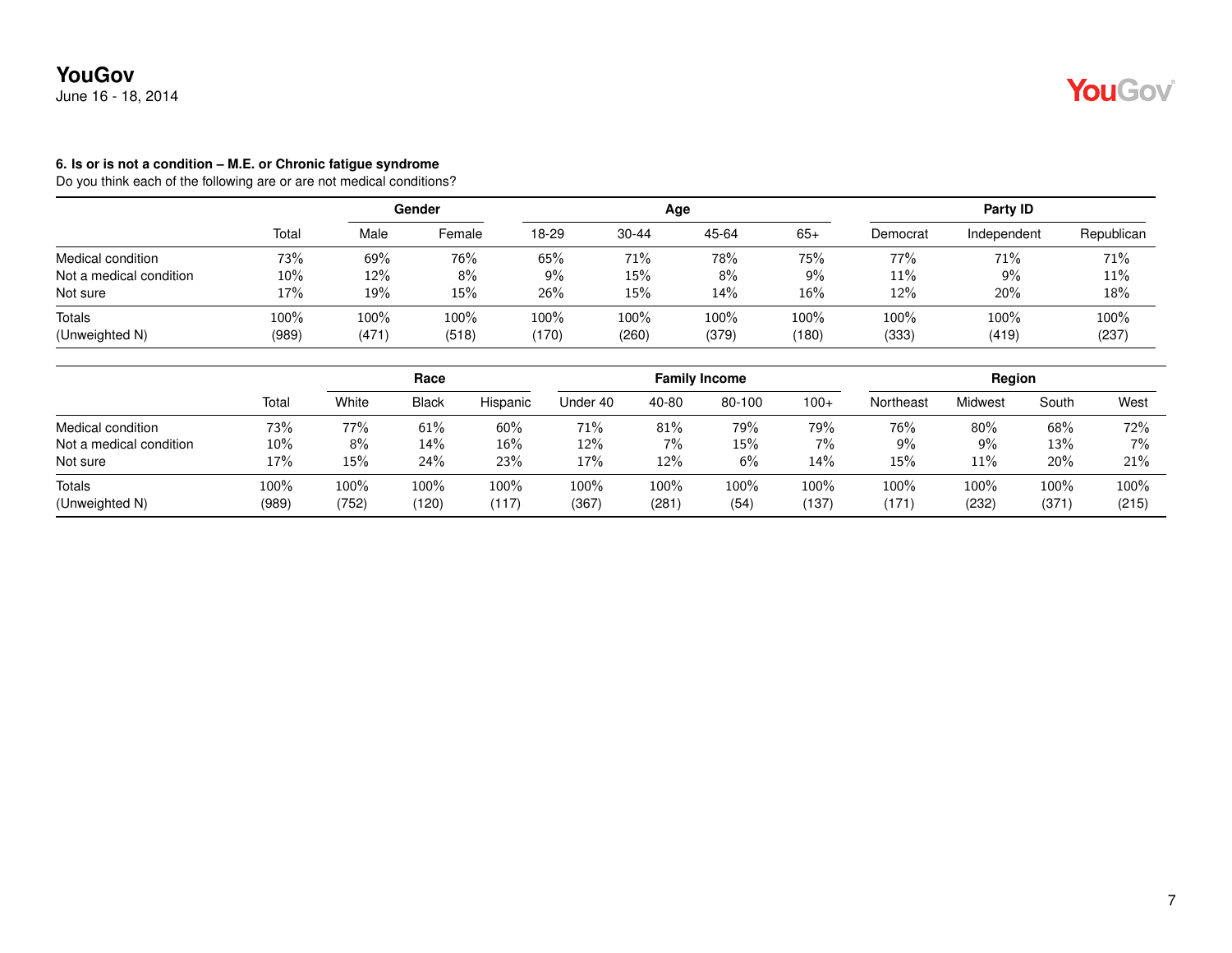June 16 - 18, 2014

#### **7. Is or is not a condition – Obsessive compulsive disorder**

Do you think each of the following are or are not medical conditions?

|                         |                                             | Gender |        |         |       | Age   |       | Party ID |             |            |  |
|-------------------------|---------------------------------------------|--------|--------|---------|-------|-------|-------|----------|-------------|------------|--|
|                         | Total<br>62%<br>20%<br>18%<br>100%<br>(991) | Male   | Female | 18-29   | 30-44 | 45-64 | $65+$ | Democrat | Independent | Republican |  |
| Medical condition       |                                             | 54%    | 70%    | 57%     | 63%   | 64%   | 66%   | 70%      | 59%         | 60%        |  |
| Not a medical condition |                                             | 24%    | 16%    | $18\%$  | 20%   | 22%   | 17%   | 17%      | 21%         | 20%        |  |
| Not sure                |                                             | 22%    | 15%    | 26%     | 17%   | 15%   | 17%   | 13%      | 20%         | 20%        |  |
| Totals                  |                                             | 100%   | 100%   | $100\%$ | 100%  | 100%  | 100%  | 100%     | 100%        | 100%       |  |
| (Unweighted N)          |                                             | (471)  | (520)  | (171)   | (259) | (381) | (180) | (333)    | (421        | (237)      |  |

|                         |       | Race  |              |          |          |       | <b>Family Income</b> |         |           | Region  |         |       |
|-------------------------|-------|-------|--------------|----------|----------|-------|----------------------|---------|-----------|---------|---------|-------|
|                         | Total | White | <b>Black</b> | Hispanic | Jnder 40 | 40-80 | 80-100               | $100+$  | Northeast | Midwest | South   | West  |
| Medical condition       | 62%   | 64%   | 53%          | 60%      | 65%      | 61%   | 79%                  | 67%     | 63%       | 65%     | 58%     | 67%   |
| Not a medical condition | 20%   | 20%   | 15%          | 21%      | 19%      | 20%   | 16%                  | $16\%$  | 19%       | 20%     | 21%     | 16%   |
| Not sure                | 18%   | 16%   | 31%          | 19%      | 16%      | 19%   | 5%                   | 17%     | 18%       | 15%     | 20%     | 16%   |
| Totals                  | 100%  | 100%  | 100%         | 100%     | 100%     | 100%  | 100%                 | $100\%$ | 100%      | 100%    | $100\%$ | 100%  |
| (Unweighted N)          | (991) | (754) | (119)        | (118)    | (369)    | (281) | (54)                 | (138)   | (171)     | (232)   | (373)   | (215) |

YouGov®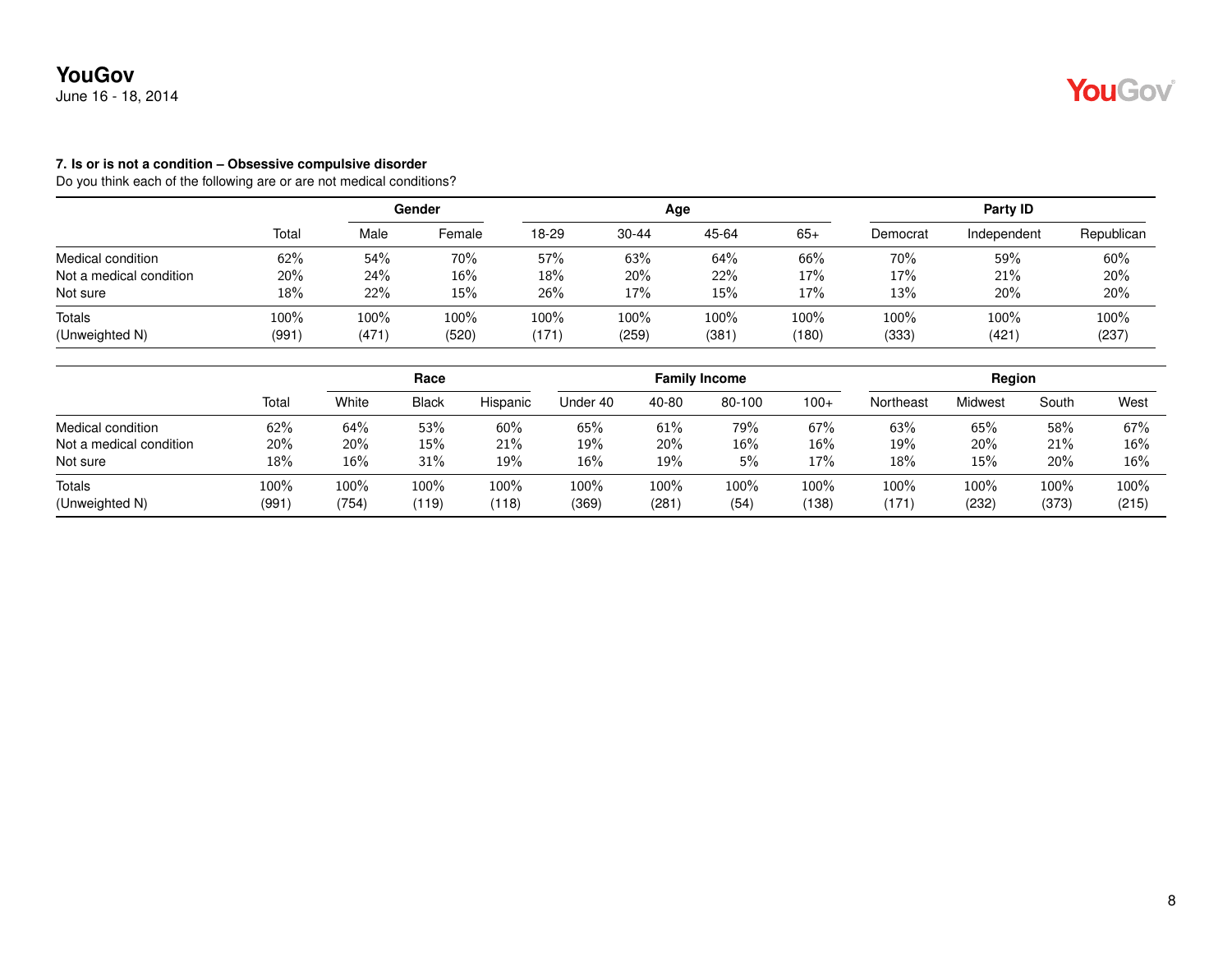June 16 - 18, 2014

### **8. Is or is not a condition – Anorexia**

|                         |       | Gender |        |        |           | Age   |         | Party ID |             |            |  |
|-------------------------|-------|--------|--------|--------|-----------|-------|---------|----------|-------------|------------|--|
|                         | Total | Male   | Female | 18-29  | $30 - 44$ | 45-64 | $65+$   | Democrat | Independent | Republican |  |
| Medical condition       | 68%   | 62%    | 74%    | 67%    | 72%       | 67%   | 65%     | 73%      | 66%         | 67%        |  |
| Not a medical condition | 20%   | 23%    | $16\%$ | $16\%$ | 18%       | 20%   | 23%     | 15%      | 20%         | 23%        |  |
| Not sure                | 13%   | $15\%$ | 10%    | 17%    | $10\%$    | 12%   | 12%     | 12%      | 14%         | 10%        |  |
| Totals                  | 100%  | 100%   | 100%   | 100%   | 100%      | 100%  | $100\%$ | 100%     | 100%        | 100%       |  |
| (Unweighted N)          | (970) | (465)  | (505)  | (165)  | (259)     | (370) | (176)   | (324)    | (414)       | (232)      |  |

|                          |               |               | Race             |               |               |               | <b>Family Income</b> |               |               | Region       |               |               |
|--------------------------|---------------|---------------|------------------|---------------|---------------|---------------|----------------------|---------------|---------------|--------------|---------------|---------------|
|                          | Total         | White         | <b>Black</b>     | Hispanic      | Jnder 40      | 40-80         | 80-100               | $100+$        | Northeast     | Midwest      | South         | West          |
| Medical condition        | 68%           | 70%           | 56%              | 66%           | 67%           | 68%           | 87%                  | 72%           | 68%           | 70%          | 65%           | 71%           |
| Not a medical condition  | 20%           | 20%           | 18%              | 20%           | 19%           | 22%           | 10%                  | 20%           | 21%           | $16\%$       | 20%           | 21%           |
| Not sure                 | 13%           | 10%           | 26%              | 14%           | 14%           | 11%           | 3%                   | 8%            | 11%           | 14%          | 15%           | 7%            |
| Totals<br>(Unweighted N) | 100%<br>(970) | 100%<br>(738) | $100\%$<br>(118) | 100%<br>(114) | 100%<br>(357) | 100%<br>(275) | 100%<br>(53)         | 100%<br>(136) | 100%<br>(163) | 100%<br>(227 | 100%<br>(367) | 100%<br>(213) |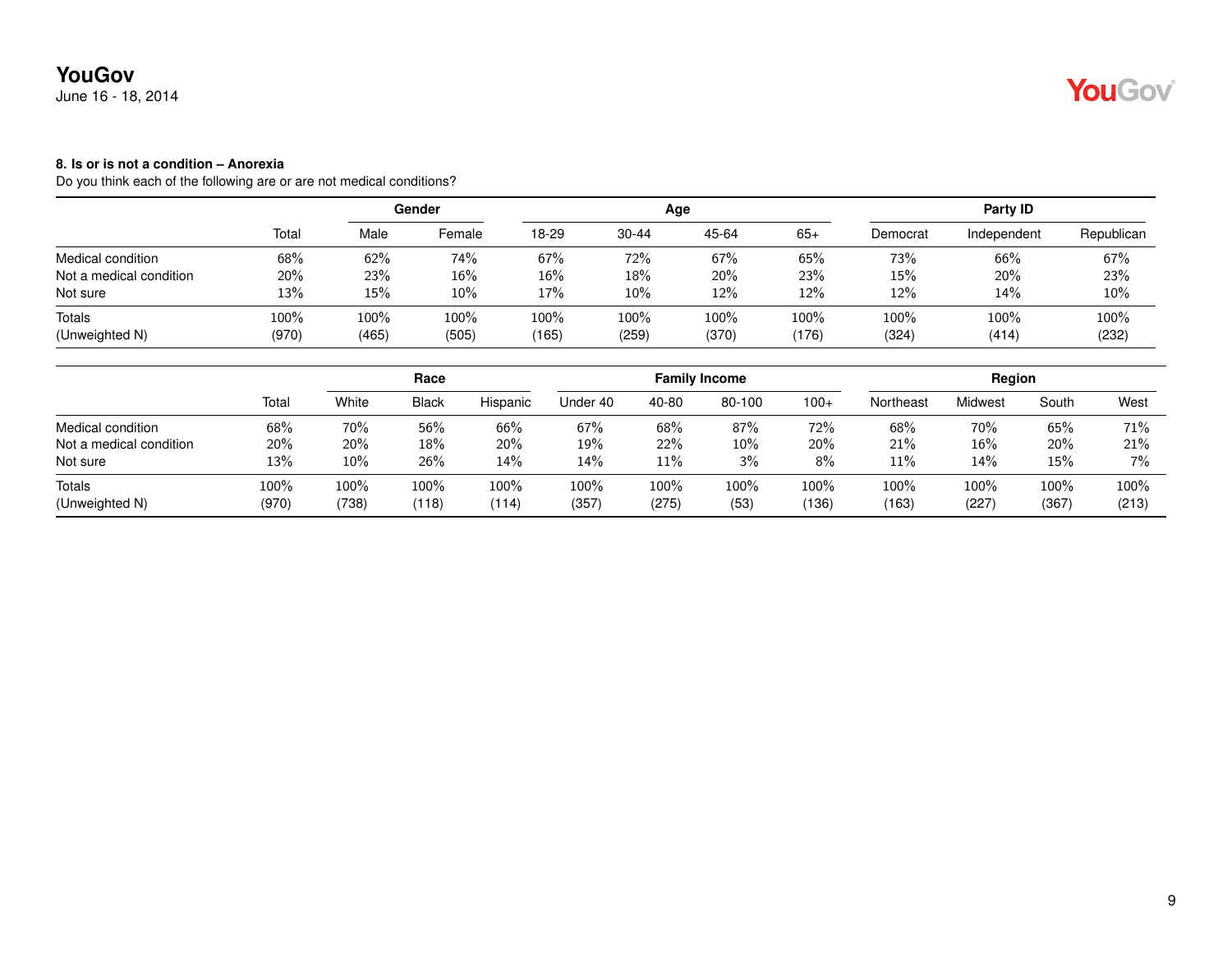June 16 - 18, 2014

#### **9. Is or is not a condition – Attention deficit hyperactivity disorder**

Do you think each of the following are or are not medical conditions?

|                         |       | Gender |        |       |           | Age    |       | Party ID |             |            |  |
|-------------------------|-------|--------|--------|-------|-----------|--------|-------|----------|-------------|------------|--|
|                         | Total | Male   | Female | 18-29 | $30 - 44$ | 45-64  | $65+$ | Democrat | Independent | Republican |  |
| Medical condition       | 65%   | 58%    | 73%    | 55%   | 67%       | 69%    | 69%   | 74%      | 60%         | 66%        |  |
| Not a medical condition | 21%   | 27%    | 16%    | 24%   | 22%       | 21%    | 18%   | 14%      | 25%         | 24%        |  |
| Not sure                | 13%   | 15%    | 12%    | 21%   | 11%       | $10\%$ | 13%   | 12%      | 15%         | 11%        |  |
| Totals                  | 100%  | 100%   | 100%   | 100%  | 100%      | 100%   | 100%  | 100%     | 100%        | 100%       |  |
| (Unweighted N)          | (970) | (464)  | (506)  | (166) | (259)     | (369)  | (176) | (325)    | (414)       | (231)      |  |

|                          |               |               | Race             |               |               |               | <b>Family Income</b> |               |               | Region       |               |               |
|--------------------------|---------------|---------------|------------------|---------------|---------------|---------------|----------------------|---------------|---------------|--------------|---------------|---------------|
|                          | Total         | White         | <b>Black</b>     | Hispanic      | Jnder 40      | 40-80         | 80-100               | $100+$        | Northeast     | Midwest      | South         | West          |
| Medical condition        | 65%           | 68%           | 60%              | 57%           | 70%           | 66%           | 74%                  | 68%           | 66%           | 69%          | 64%           | 64%           |
| Not a medical condition  | 21%           | 22%           | 14%              | 28%           | 17%           | 23%           | 15%                  | 24%           | 22%           | 17%          | 20%           | 27%           |
| Not sure                 | 13%           | 11%           | 27%              | 16%           | 14%           | 11%           | 11%                  | 8%            | 12%           | 14%          | 16%           | 9%            |
| Totals<br>(Unweighted N) | 100%<br>(970) | 100%<br>(739) | $100\%$<br>(118) | 100%<br>(113) | 100%<br>(357) | 100%<br>(275) | 100%<br>(54)         | 100%<br>(135) | 100%<br>(163) | 100%<br>(227 | 100%<br>(368) | 100%<br>(212) |

YouGov®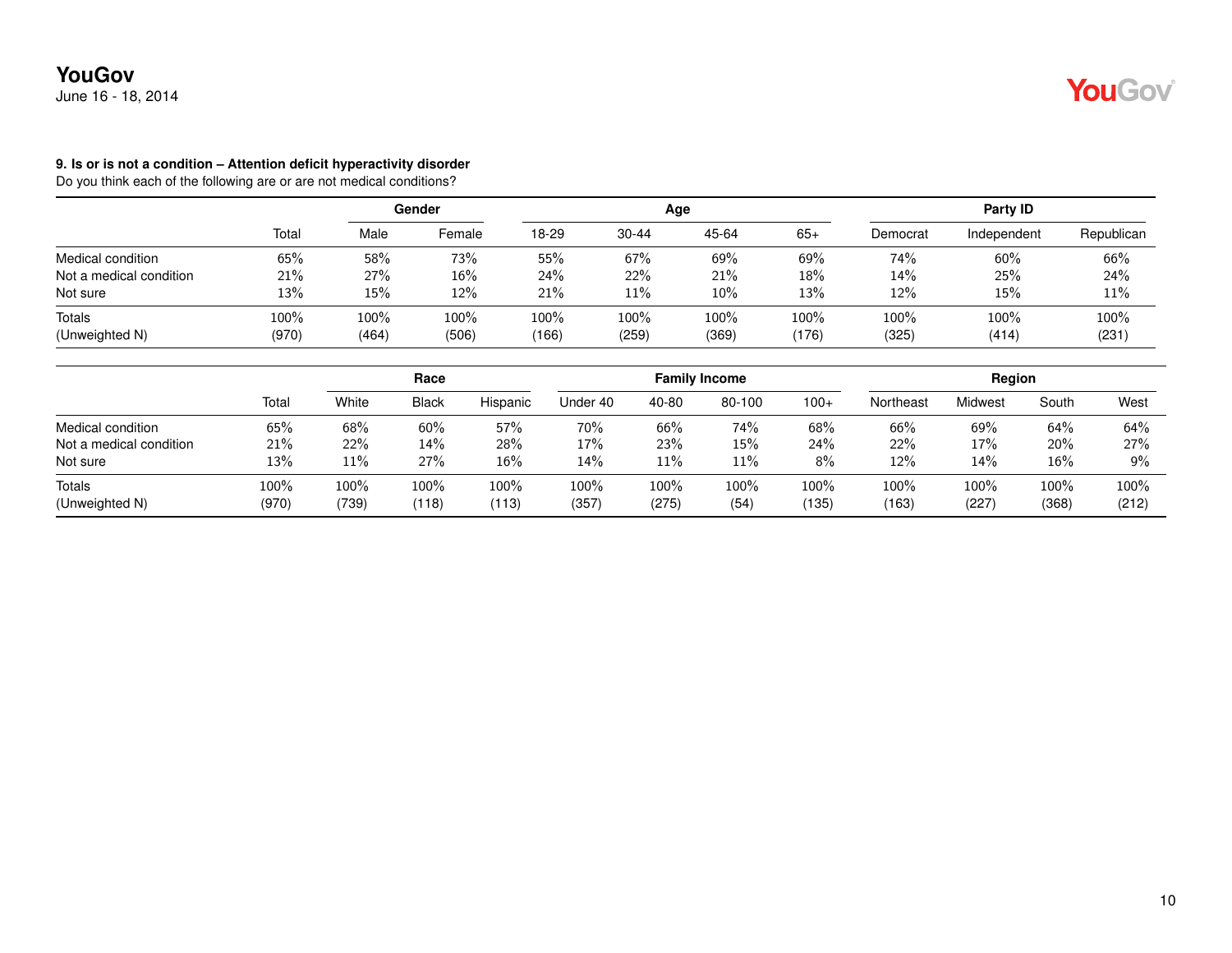June 16 - 18, 2014

#### **10. Is or is not a condition – Schizophrenia**

|                         |       |       | Gender |       |           | Age   |        | Party ID |             |            |
|-------------------------|-------|-------|--------|-------|-----------|-------|--------|----------|-------------|------------|
|                         | Total | Male  | Female | 18-29 | $30 - 44$ | 45-64 | $65+$  | Democrat | Independent | Republican |
| Medical condition       | 81%   | 75%   | 86%    | 72%   | 83%       | 84%   | $81\%$ | 87%      | 78%         | 79%        |
| Not a medical condition | 9%    | 12%   | 5%     | 10%   | 10%       | 8%    | 8%     | 5%       | 12%         | 7%         |
| Not sure                | 11%   | 12%   | 9%     | 18%   | 7%        | 8%    | 11%    | 9%       | 10%         | 13%        |
| Totals                  | 100%  | 100%  | 100%   | 100%  | 100%      | 100%  | 100%   | 100%     | 100%        | 100%       |
| (Unweighted N)          | (968) | (464) | (504)  | (164) | (258)     | (369) | (177)  | (325)    | (412)       | (231)      |

|                          |               | Race          |                  |               |               |               | <b>Family Income</b> |               |               | Region       |               |               |
|--------------------------|---------------|---------------|------------------|---------------|---------------|---------------|----------------------|---------------|---------------|--------------|---------------|---------------|
|                          | Total         | White         | <b>Black</b>     | Hispanic      | Jnder 40      | 40-80         | 80-100               | $100+$        | Northeast     | Midwest      | South         | West          |
| Medical condition        | 81%           | 84%           | 69%              | 73%           | 77%           | 87%           | 92%                  | 90%           | 85%           | 80%          | 77%           | 85%           |
| Not a medical condition  | 9%            | 8%            | 9%               | 12%           | 11%           | 6%            | 5%                   | 5%            | 7%            | 8%           | 9%            | $10\%$        |
| Not sure                 | 11%           | 8%            | 22%              | 15%           | 12%           | 7%            | 3%                   | 6%            | 8%            | 11%          | 14%           | 5%            |
| Totals<br>(Unweighted N) | 100%<br>(968) | 100%<br>(736) | $100\%$<br>(118) | 100%<br>(114) | 100%<br>(357) | 100%<br>(274) | 100%<br>(54)         | 100%<br>(135) | 100%<br>(163) | 100%<br>(227 | 100%<br>(366) | 100%<br>(212) |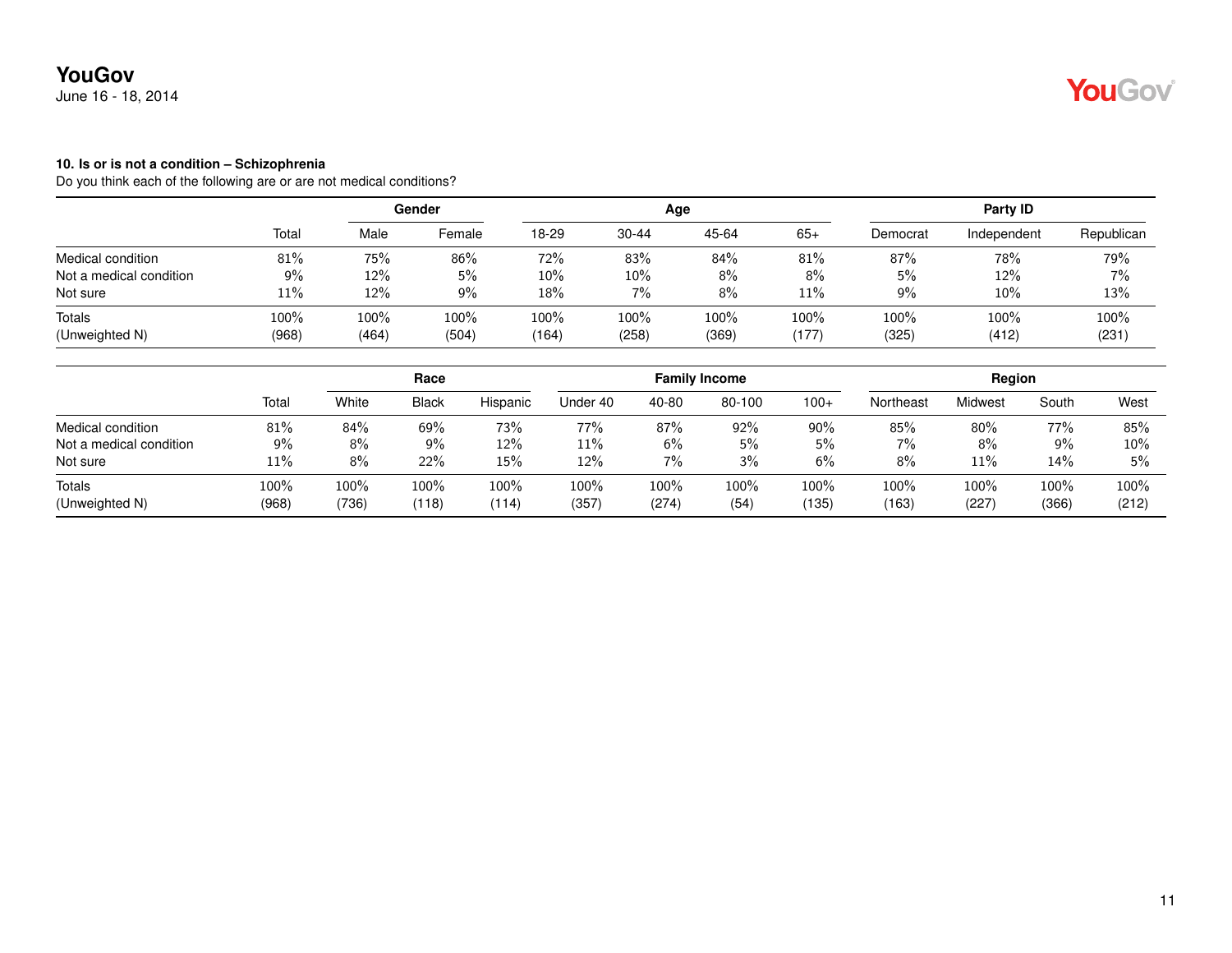June 16 - 18, 2014

#### **11. Is or is not a condition – Compulsive overeating disorder**

|                         |       | Gender |        |       |           | Age   |       | Party ID |             |            |  |
|-------------------------|-------|--------|--------|-------|-----------|-------|-------|----------|-------------|------------|--|
|                         | Total | Male   | Female | 18-29 | $30 - 44$ | 45-64 | $65+$ | Democrat | Independent | Republican |  |
| Medical condition       | 52%   | 47%    | 57%    | 50%   | 56%       | 54%   | 46%   | 62%      | 49%         | 47%        |  |
| Not a medical condition | 32%   | 35%    | 29%    | 27%   | 30%       | 35%   | 34%   | 23%      | 33%         | 38%        |  |
| Not sure                | 16%   | 18%    | 14%    | 23%   | 14%       | 12%   | 20%   | 15%      | 18%         | 15%        |  |
| Totals                  | 100%  | 100%   | 100%   | 100%  | 100%      | 100%  | 100%  | 100%     | 100%        | 100%       |  |
| (Unweighted N)          | (966) | (464)  | (502)  | (165) | (258)     | (367) | (176) | (322)    | (414)       | (230)      |  |

|                          |               |               | Race             |                  |               |               | <b>Family Income</b> |               |               | Region        |               |               |
|--------------------------|---------------|---------------|------------------|------------------|---------------|---------------|----------------------|---------------|---------------|---------------|---------------|---------------|
|                          | Total         | White         | <b>Black</b>     | Hispanic         | Under 40      | 40-80         | 80-100               | $100+$        | Northeast     | Midwest       | South         | West          |
| Medical condition        | 52%           | 54%           | 47%              | 47%              | 53%           | 51%           | 56%                  | 61%           | 57%           | 52%           | 49%           | 54%           |
| Not a medical condition  | 32%           | 32%           | 34%              | 30%              | 30%           | 33%           | 29%                  | 27%           | 29%           | 30%           | 34%           | 31%           |
| Not sure                 | 16%           | 15%           | 19%              | 23%              | 17%           | 16%           | 15%                  | 13%           | 14%           | 18%           | 17%           | 15%           |
| Totals<br>(Unweighted N) | 100%<br>(966) | 100%<br>(737) | $100\%$<br>(115) | $100\%$<br>(114) | 100%<br>(355) | 100%<br>(275) | 100%<br>(53)         | 100%<br>(134) | 100%<br>(164) | 100%<br>(227) | 100%<br>(365) | 100%<br>(210) |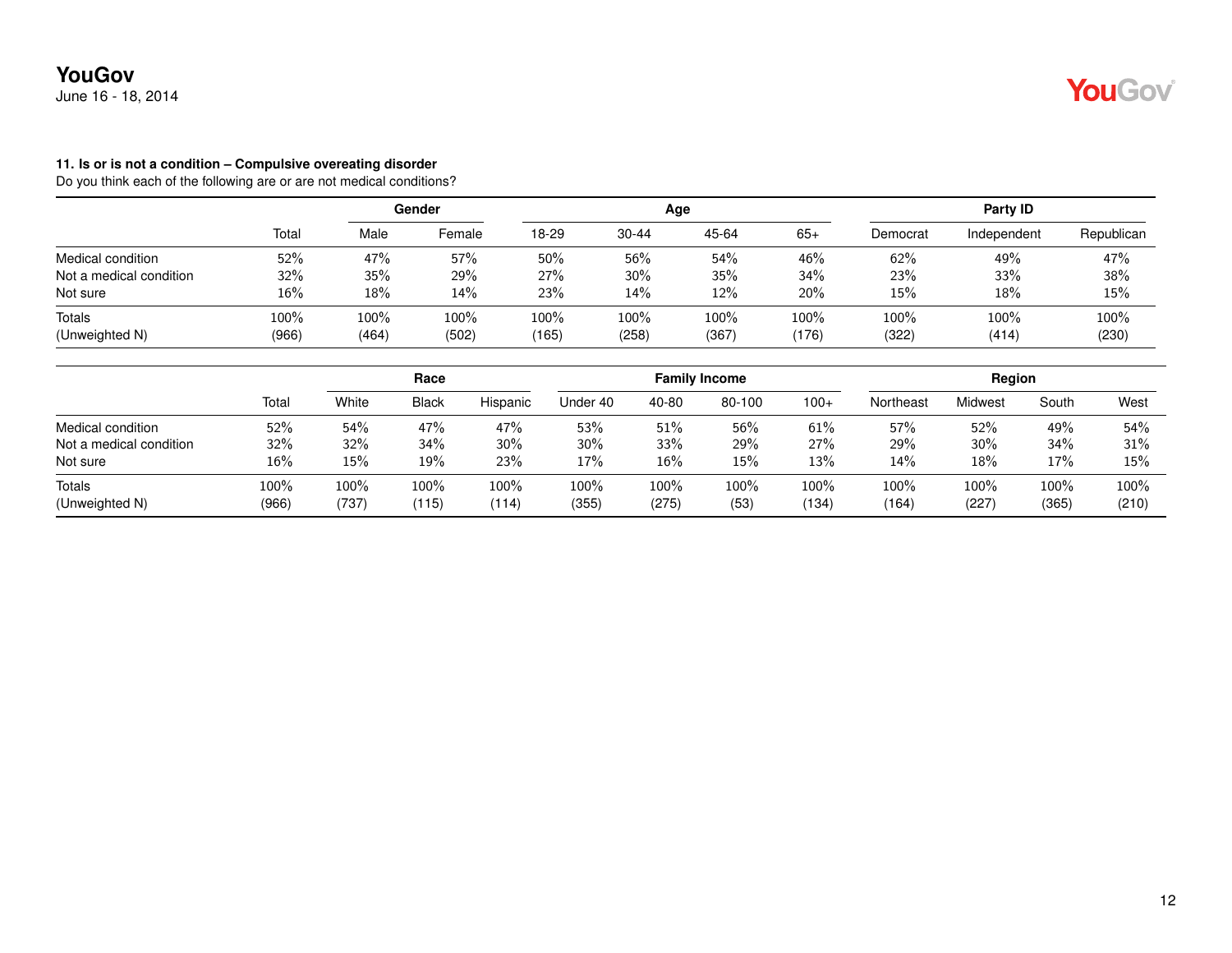June 16 - 18, 2014

### **12. Is or is not a condition – Sex addiction**

|                         |       | Gender |        |       |           | Age   |         | Party ID |             |            |  |
|-------------------------|-------|--------|--------|-------|-----------|-------|---------|----------|-------------|------------|--|
|                         | Total | Male   | Female | 18-29 | $30 - 44$ | 45-64 | $65+$   | Democrat | Independent | Republican |  |
| Medical condition       | 31%   | 22%    | 39%    | 25%   | 37%       | 32%   | 28%     | 40%      | 29%         | 24%        |  |
| Not a medical condition | 50%   | 60%    | 41%    | 48%   | 44%       | 57%   | 49%     | 42%      | 50%         | 60%        |  |
| Not sure                | 19%   | $18\%$ | 20%    | 27%   | 19%       | 12%   | 23%     | 18%      | 21%         | 16%        |  |
| Totals                  | 100%  | 100%   | 100%   | 100%  | 100%      | 100%  | $100\%$ | 100%     | 100%        | 100%       |  |
| (Unweighted N)          | (963) | (462)  | (501)  | (164) | (258)     | (369) | (172)   | (321)    | (411)       | (231)      |  |

|                          | Total         | Race          |               |               | <b>Family Income</b> |               |              |               | Region        |                  |               |               |
|--------------------------|---------------|---------------|---------------|---------------|----------------------|---------------|--------------|---------------|---------------|------------------|---------------|---------------|
|                          |               | White         | <b>Black</b>  | Hispanic      | Under 40             | 40-80         | 80-100       | $100+$        | Northeast     | Midwest          | South         | West          |
| Medical condition        | 31%           | 31%           | 27%           | 32%           | 31%                  | 33%           | 40%          | 28%           | 27%           | 27%              | 29%           | 43%           |
| Not a medical condition  | 50%           | 50%           | 51%           | 47%           | 51%                  | 48%           | 51%          | 52%           | 55%           | 54%              | 50%           | 41%           |
| Not sure                 | 19%           | 18%           | 22%           | 21%           | 18%                  | 19%           | 9%           | 20%           | 18%           | 19%              | 21%           | 17%           |
| Totals<br>(Unweighted N) | 100%<br>(963) | 100%<br>(733) | 100%<br>(116) | 100%<br>(114) | 100%<br>(352)        | 100%<br>(273) | 100%<br>(54) | 100%<br>(136) | 100%<br>(163) | $100\%$<br>(224) | 100%<br>(365) | 100%<br>(211) |